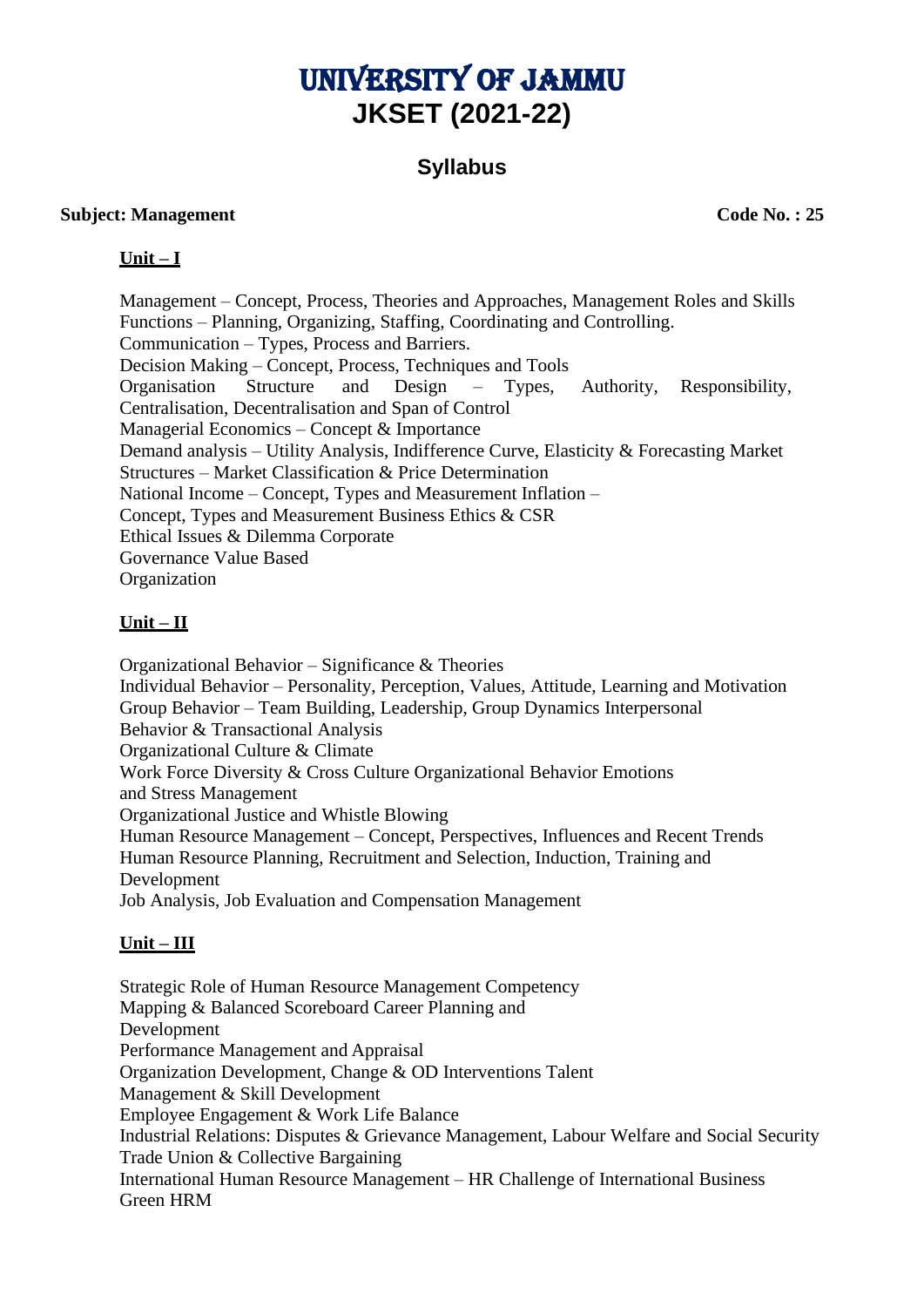### **Unit– IV**

Accounting Principles and Standards, Preparation of Financial Statements Financial Statement Analysis – Ratio Analysis, Funds Flow and Cash Flow Analysis, DuPont Analysis Preparation of Cost Sheet, Marginal Costing, Cost Volume Profit Analysis Standard Costing & Variance Analysis Financial Management, Concept & Functions Capital Structure – Theories, Cost of Capital, Sources and Finance Budgeting and Budgetary Control, Types and Process, Zero base Budgeting Leverages – Operating, Financial and Combined Leverages, EBIT–EPS Analysis, Financial Breakeven Point & Indifference Level.

# **Unit –V**

Value & Returns – Time Preference for Money, Valuation of Bonds and Shares, Risk and Returns; Capital Budgeting – Nature of Investment, Evaluation, Comparison of Methods; Risk and Uncertainly Analysis

Dividend – Theories and Determination

Mergers and Acquisition – Corporate Restructuring, Value Creation, Merger Negotiations,

Leveraged Buyouts, Takeover

Portfolio Management – CAPM, APT

Derivatives – Options, Option Payoffs, Option Pricing, Forward Contracts & Future Contracts Working Capital Management – Determinants, Cash, Inventory, Receivables and Payables Management, Factoring

International Financial Management, Foreign exchange market

## **Unit - VI**

Strategic Management – Concept, Process, Decision & Types

Strategic Analysis – External Analysis, PEST, Porter's Approach to industry analysis, Internal Analysis – Resource Based Approach, Value Chain Analysis

Strategy Formulation – SWOT Analysis, Corporate Strategy – Growth, Stability, Retrenchment, Integration and Diversification, Business Portfolio Analysis - BCG, GE Business Model, Ansoff's Product Market Growth Matrix

Strategy Implementation – Challenges of Change, Developing Programs Mckinsey 7s Framework Marketing – Concept, Orientation, Trends and Tasks, Customer Value and Satisfaction

Market Segmentation, Positioning and Targeting

Product and Pricing Decision – Product Mix, Product Life Cycle, New Product development, Pricing – Types and Strategies

Place and promotion decision – Marketing channels and value networks, VMS, IMC, Advertising and Sales promotion

#### **Unit –VII**

Consumer and Industrial Buying Behavior: Theories and Models of Consumer Behavior Brand Management – Role of Brands, Brand Equity, Equity Models, Developing a Branding Strategy; Brand Name Decisions, Brand Extensions and Loyalty

Logistics and Supply Chain Management, Drivers, Value creation, Supply Chain Design, Designing and Managing Sales Force, Personal Selling

Service Marketing – Managing Service Quality and Brands, Marketing Strategies of Service Firms Customer Relationship Marketing – Relationship Building, Strategies, Values and Process Retail Marketing – Recent Trends in India, Types of Retail Outlets.

Emerging Trends in Marketing – Concept of e-Marketing, Direct Marketing, Digital Marketing and Green Marketing